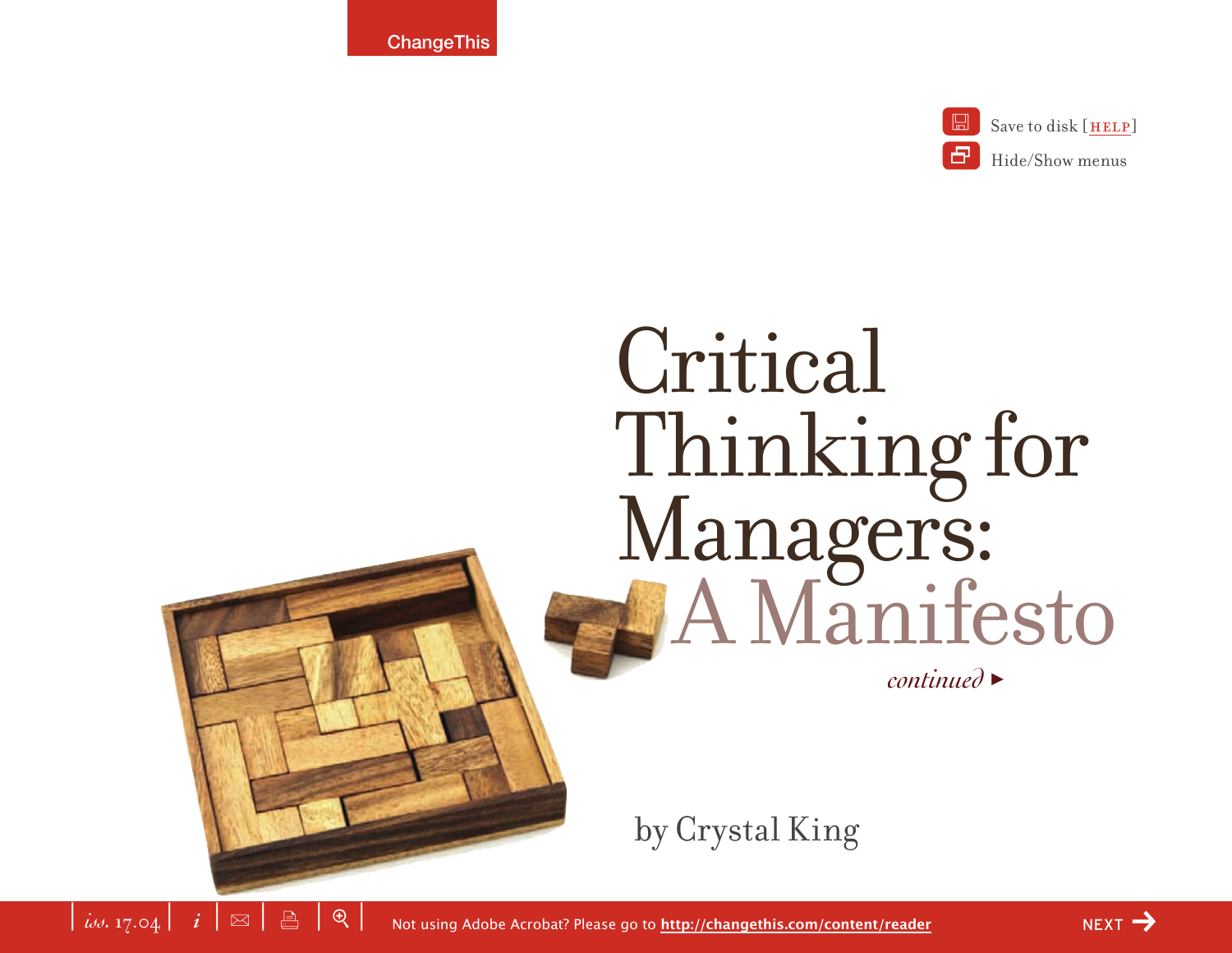# Learning without thinking is labor lost; thinking without learning is dangerous. — Chinese Proverb

# **Introduction**

Smart companies around the globe are dependent upon active critical thinkers in order to develop, produce and disseminate their goods and services. Managers in a position of creating change within their organizations need to learn, exhibit and teach critical thinking skills to their colleagues and employees. Why? Because making decisions in today's world—a world of increasing pressure, uncertainty, conflicting ideas and opinions create challenges that managers need to adeptly navigate. Understanding key methods of critical thinking helps managers learn to address the right problems, identify risks and make better decisions.

# **The Manifesto**

## For m[a](#page-18-0)nagers, the development of positive thinking dispositions<sup> $A$ </sup> is key.

What are thinking dispositions? They are the tendencies that a person has toward thinking and the way in which they behave as a result of that thinking. Being an effective manager means being a good thinker. But what exactly does that entail? According to Shari Tishman, one of the investigators at the educational research think tank at Harvard's Project Zero, good thinking is a combination of both critical and creative thinking skills, values, habits and motivations, all of which help to determine whether or not good thinking skills are employed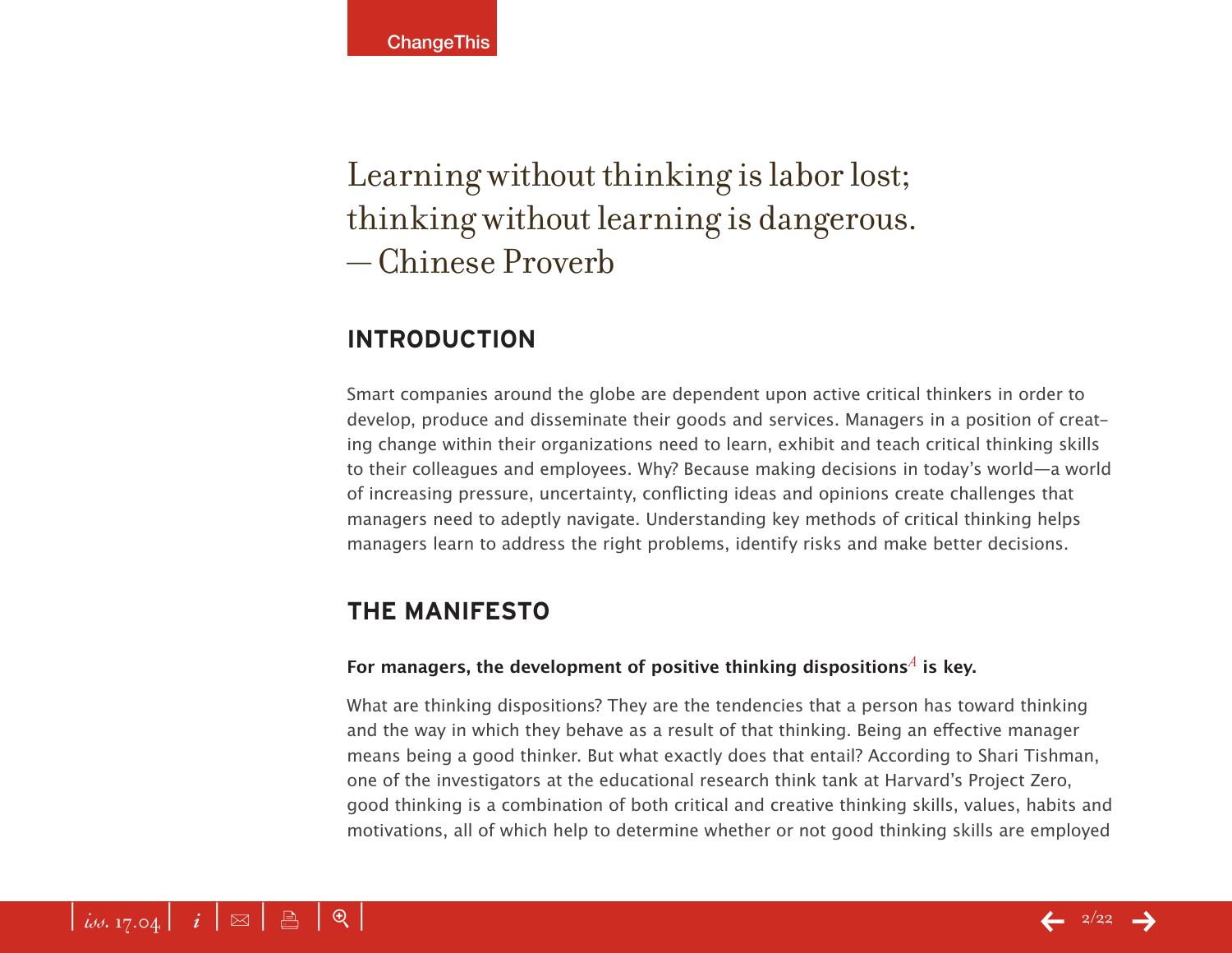when they are really needed. The important thing is that thinking dispositions can be taught and learned. There are several key thinking dispositions that are important for good thinkers. Managers should take note and determine ways to best use them to their advantage in critical situations.

#### **a. Be curious and questioning.**

Learn to look beyond the surface. When someone hands you a report do you take it at face value or do you ask for clarification or additional information? Thoughtfully question your own judgements and the judgements of the people that work for you. Do you have all the information you need to form a strong decision?

Listen to the ideas your employees and colleagues have and ask questions to determine how they can help to further the company, your work and the work of your team.

Take interest! Pay attention to news of your company's products and direction, even if they don't necessarily apply to your immediate job. Be aware of industry news and happenings. Ask questions about how to apply this knowledge to the work at hand.

#### **b. Think broadly and adventurously.**

This goes hand-in-hand with being curious and questioning. Your curiosity and thirst for knowledge should give you the ability to see the bigger picture. When you are aware of the world outside your immediate scope of work, you automatically broaden your ideas about the work at hand. Step outside your comfort zone and be open to people and situations that you may have brushed aside in the past. Don't be afraid to take mental risks—propose new ideas, embark upon possibilities. The idea of dreaming big applies here.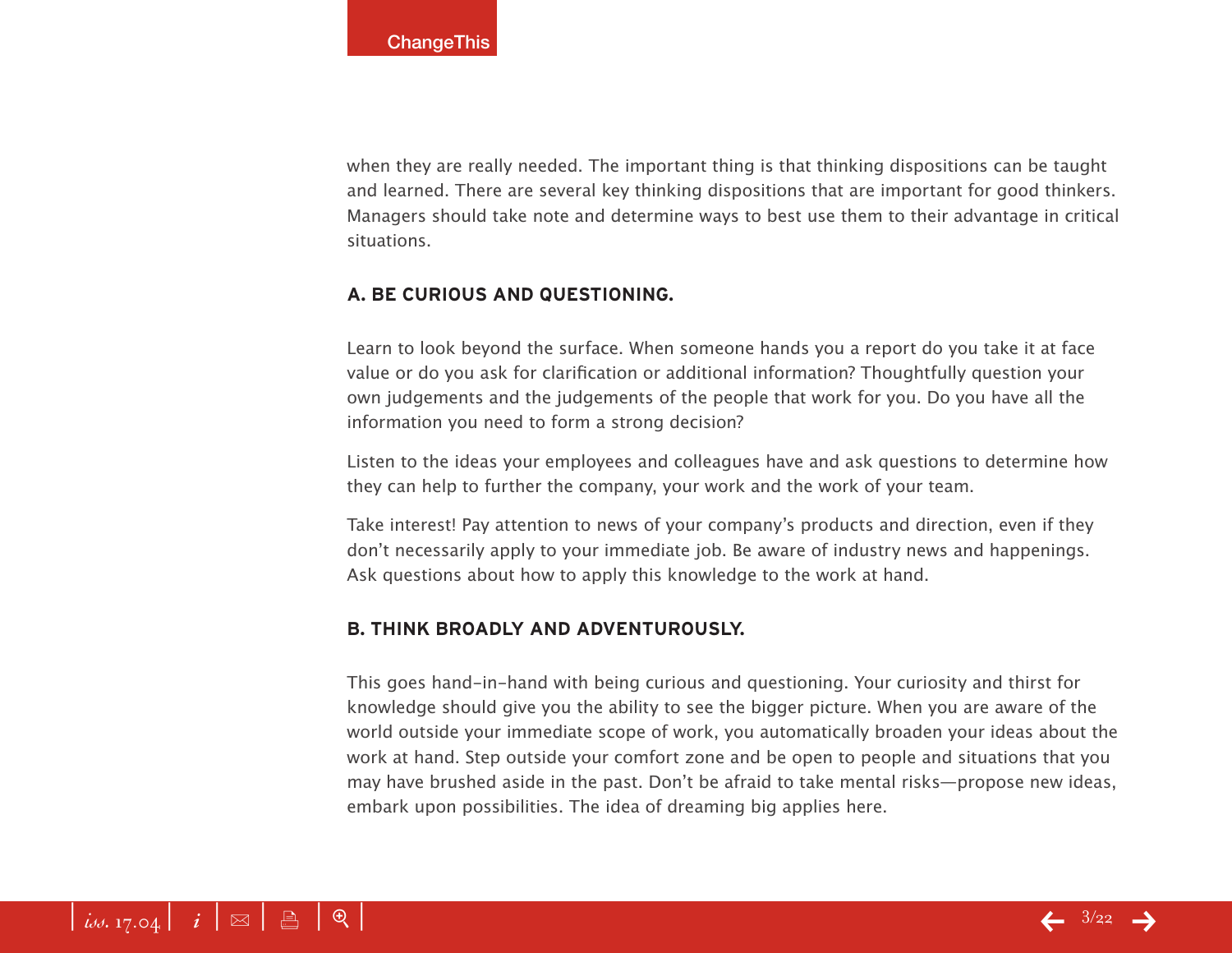#### **c. Reason clearly and carefully.**

Asking questions helps to give you enough information to make rational decisions. Learn how to weigh your options. Take time to think through various scenarios before you make decisions that could be crucial. What is the worst that could happen? What is the best that can happen? Who will be affected? Why would you want to move forward on each of the various paths that are presented to you? What are the benefits? What are the detriments? Take advantage of simple tools such as a pro and con list. Take a big piece of paper, split it down the middle with a line and write on each side the pros and cons of your actions—it will help you see the big picture. Analyze your list carefully. If there are five pros and two cons, are they equal in weight? Are those two cons significant enough to outweigh the five pros? Sometimes this can be the case—again, ask questions to understand all your options.

#### **d. Organize one's own thinking.**

Too many managers blunder through their jobs, their lives and their interactions with colleagues and employees without any rhyme or reason. Taking time to organize your thinking will go a long way toward helping you be more productive and efficient while at the same time, improving your overall relationships with the people with whom you are in daily contact. This can take different forms for different people. For some, journaling one's thoughts, actions, hopes and dreams can be beneficial. Notetaking, to-do lists, personal digital assistants (PDA) and specialized desktop software can all be mechanisms for organizing thinking. David Allen's wildly popular book *Getting Things Done* describes a detailed method of organizing one's work—which works in tandem with organizing thought. Regardless of what method you choose, find a way to organize your thought processes and you will find yourself one step closer to better organization in your life and in turn, peace of mind.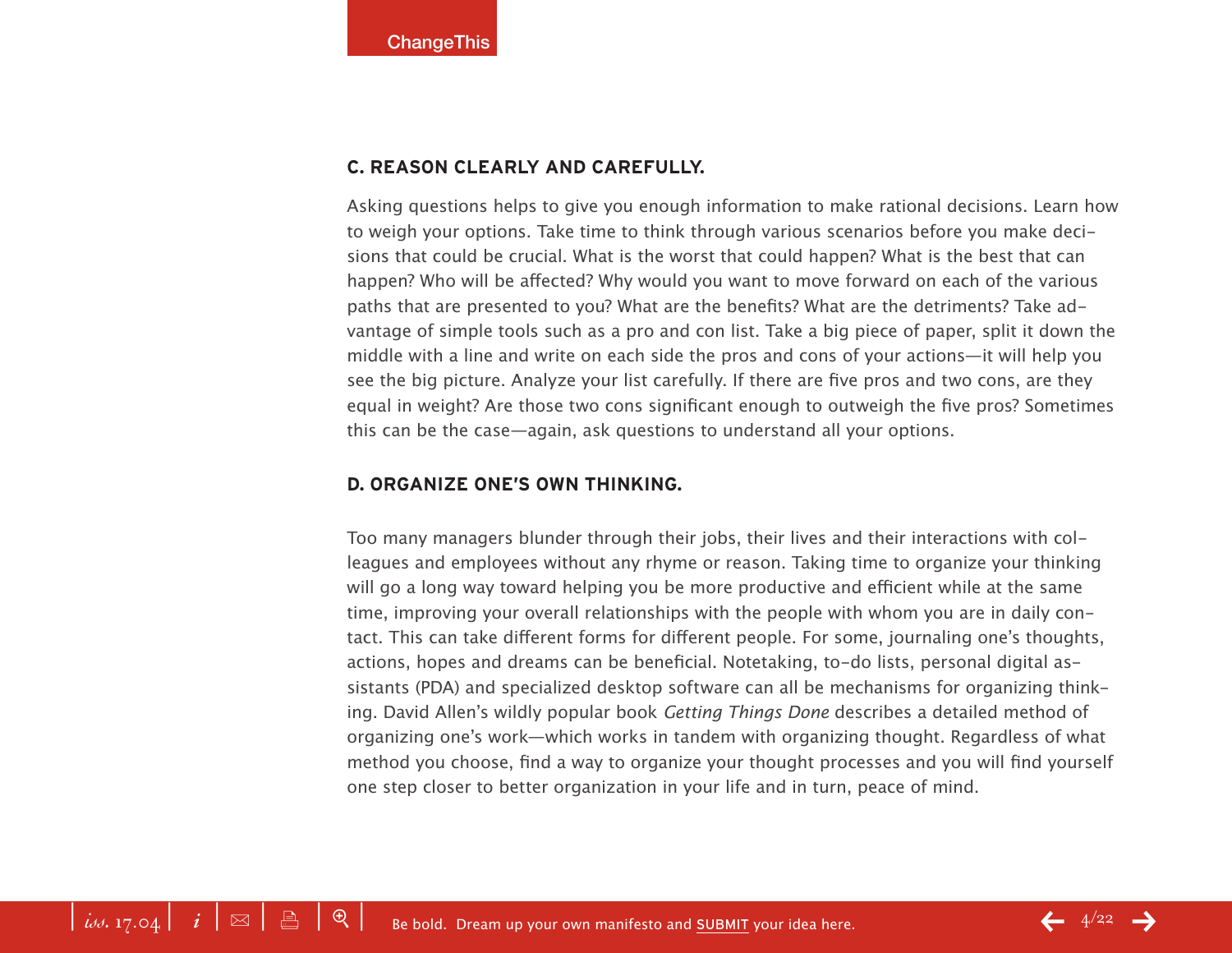#### **e. Give time to thinking.**

Indulge yourself in activities that require the use of your brainpower. Your brain is a muscle and exercising it is key to self-growth, continuing health and well-being. Look for and create time for activities that will help you learn and move further toward success. For example: Don't have time to read all those magazines that pile up on your desk? At the beginning of the week, pick two that have particular relevance, scan the table of contents and choose two to three articles that you can peruse over lunch, on the subway or at any other time of your choosing. Toss the rest. You'll find this to be more efficient; plus, you'll eliminate the guilt of not having time for weekly reading and you'll be more in the loop than had you piled the magazines up and then tossed them at the end of the month in a fit of overwhelm. By doing this, you have actively chosen and given time to thinking.

This also applies to finding time to enable yourself to apply some of the previously outlined thinking dispositions. Instead of making a quick decision, take time to ask questions and look at the big picture so that you can make a clear and reasoned decision. Determine the urgency and if you can, take a day and think about the possible outcomes before giving your response. Sometimes a day might not be feasible—it could be an hour. What else can you do to give yourself the time to think rationally? Take a walk. It could be just up and down the backstairs in your building or around the perimeter of the parking lot. Pull yourself out of the situation and permit yourself time to think. Many of the greatest thinkers of our time were fond of walking—precisely because of the power of thought that can arise when taking time to physically move and interact with the environment.

It also doesn't hurt to exercise your brain more directly, with brain-teasers, logic games and word exercises. Just like all muscles, if you don't use it, you will lose it! Take a few minutes each day or week to challenge yourself with a crossword puzzle, Sudoko game or other brain-teaser (you can find a bunch at<http://www.braingle.com/>[\). Br](http://www.braingle.com)ain-teasers help you ex-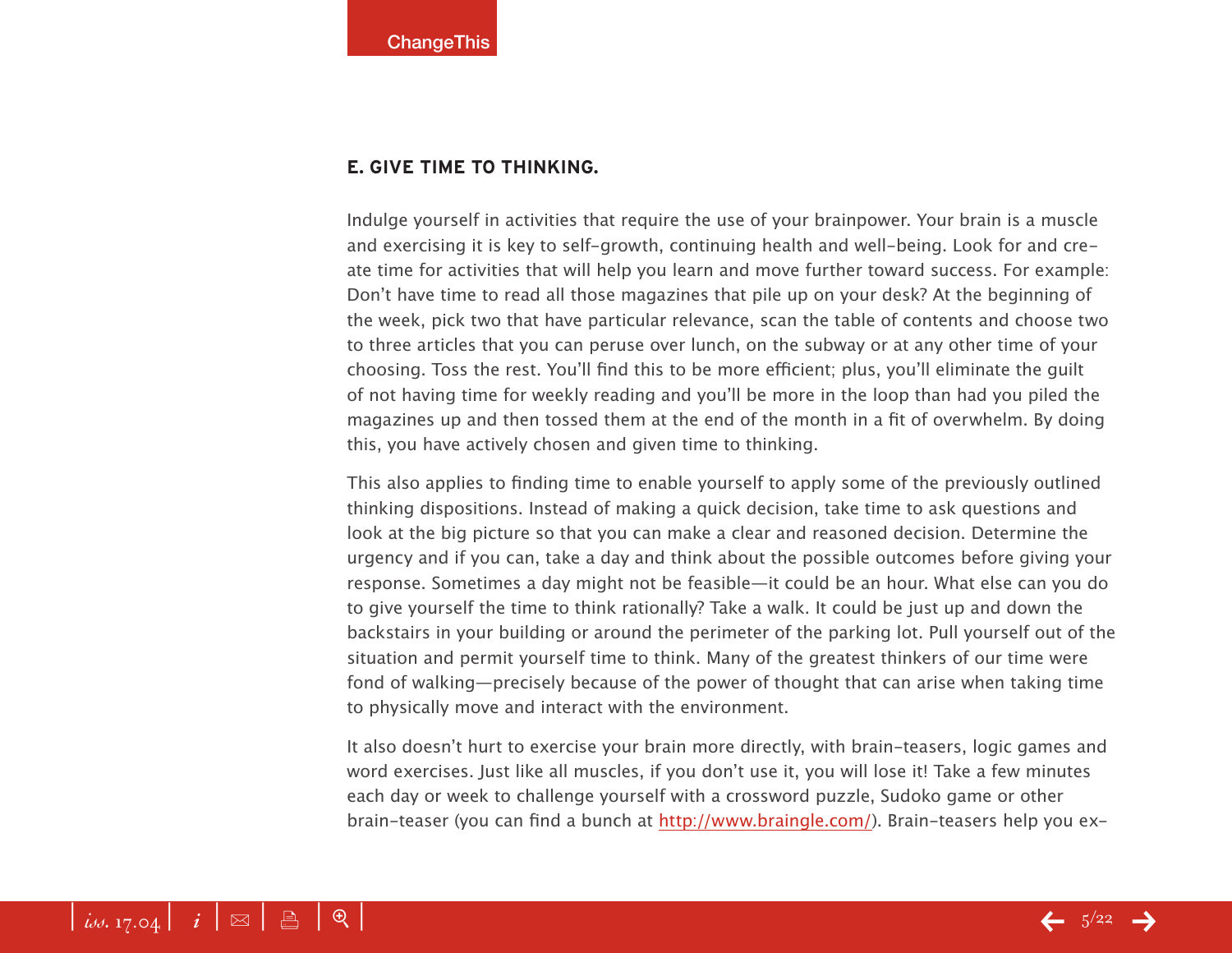ercise your creativity, sharpen your problem-solving skills and expand your ability to reason with logic.

#### **f. Pose and explore problems.**

Too many managers gloss over problems that come their way. Rather than looking at problems as a challenge to overcome, they see them as hindrance or nuisance that they would rather not deal with. Rather than ignoring problems, a strong manager looks at all aspects of projects and opportunities to determine what situations may arise when moving forward. Thus the manager can learn to anticipate what might pop up, review the problem early on and explore options to tackle the problem if it does in fact arise. This doesn't mean being a naysayer when someone proposes an idea that you see might have holes. Instead, pose the problem and invite assistance in exploring the ways that it can be sidestepped or overcome.

## **g. Seek multiple perspectives.**

Go beyond the facts, look for evidence and do further inquiry. Never assume that what is in front of you is the only information, the only answer or the only application. Additionally, two heads are often better than one and, in many cases, even more can be better than two heads. Managers with good thinking aren't afraid to ask for different opinions. They don't assume that their way is always best and they will openly seek multiple perspectives in order to determine the best course of action.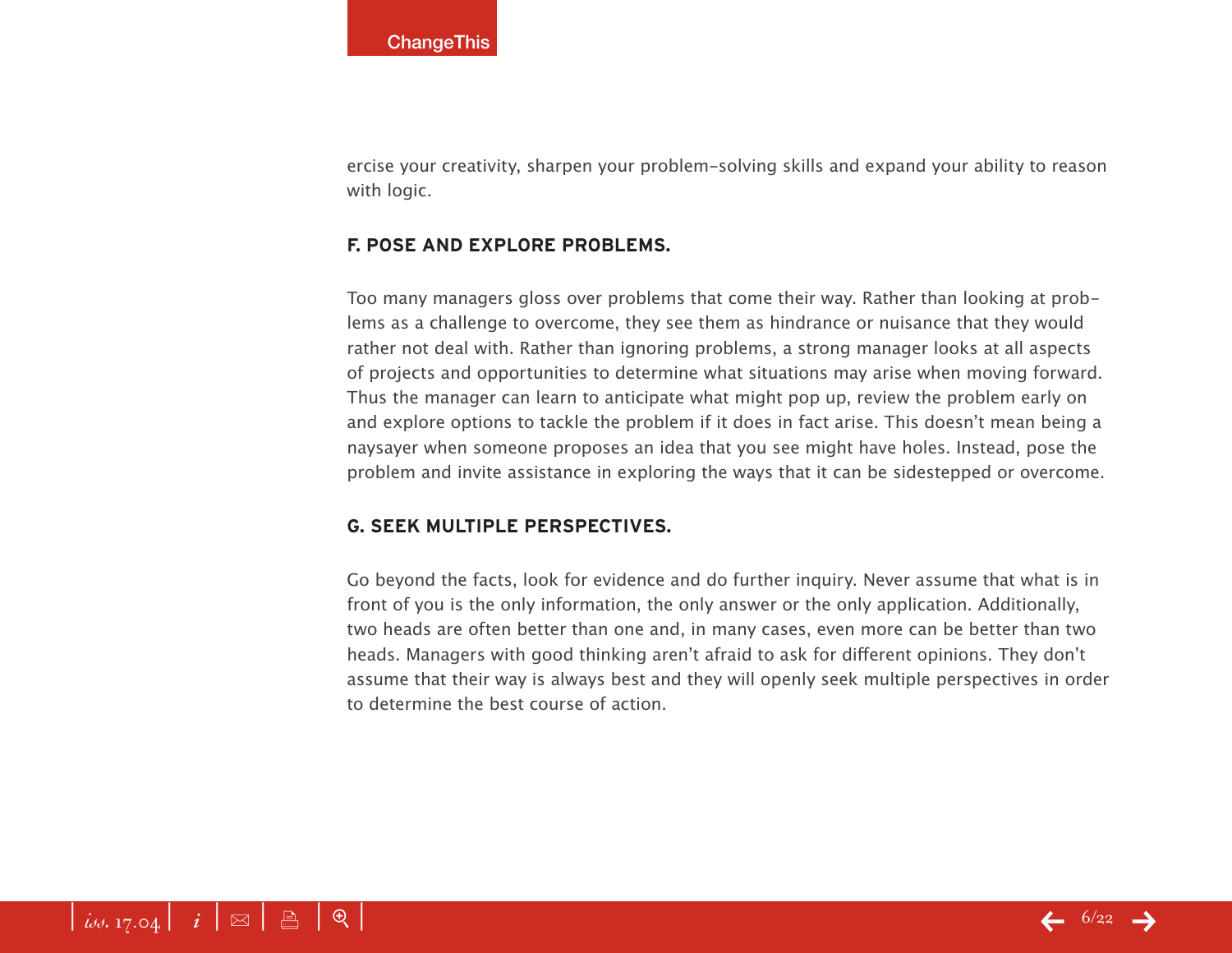#### **h. Be judicious and reflective.**

Being fair-minded is one of the most important traits a manager can cultivate. Take time to determine if you are playing favorites or if you have a bias that may be getting in the way of your decisions. Look for ways to give opportunity to each of your employees and to share your time and energy in the most fair-minded way possible.

Reflect upon your actions. If the old adage is true and history always repeats itself, it behoves you to have an understanding of your choices in order to know if you should take a similar action in the future or if you should choose differently.

#### **Actively cultivate these thinking dispositions among your colleagues and employees.**

This statement means more than just leading by example. While that is important, it is also important that you talk with your co-workers and explain how good thinking in the workplace will build morale, bolster production and efficiency and help the company to be flexible, fast and innovative. Look for opportunities to advise employees on ways to incoporate these thinking dispositions. Ask questions and explain why you are asking them. Look for holes in projects and explain your motivations in needing to look at the bigger picture and exploring all possiblities. After a big project is complete, conduct a "sunset" session as some companies call them—review the project; what went well, what didn't and what could be improved upon next time. Share your methods when it comes to organizing your thoughts. When strong managers help their employees cultivate good thinking dispositions, they help their employees become more productive, creative and motivated.

**Create a safe environment where employees feel that their opinions, ideas and the work that they generate is valued. Encourage employees to reflect on their work and behavior, encourage individual accountability and expect people to make decisions at their own level. Help them to decide on and explore problems of their own choosing.**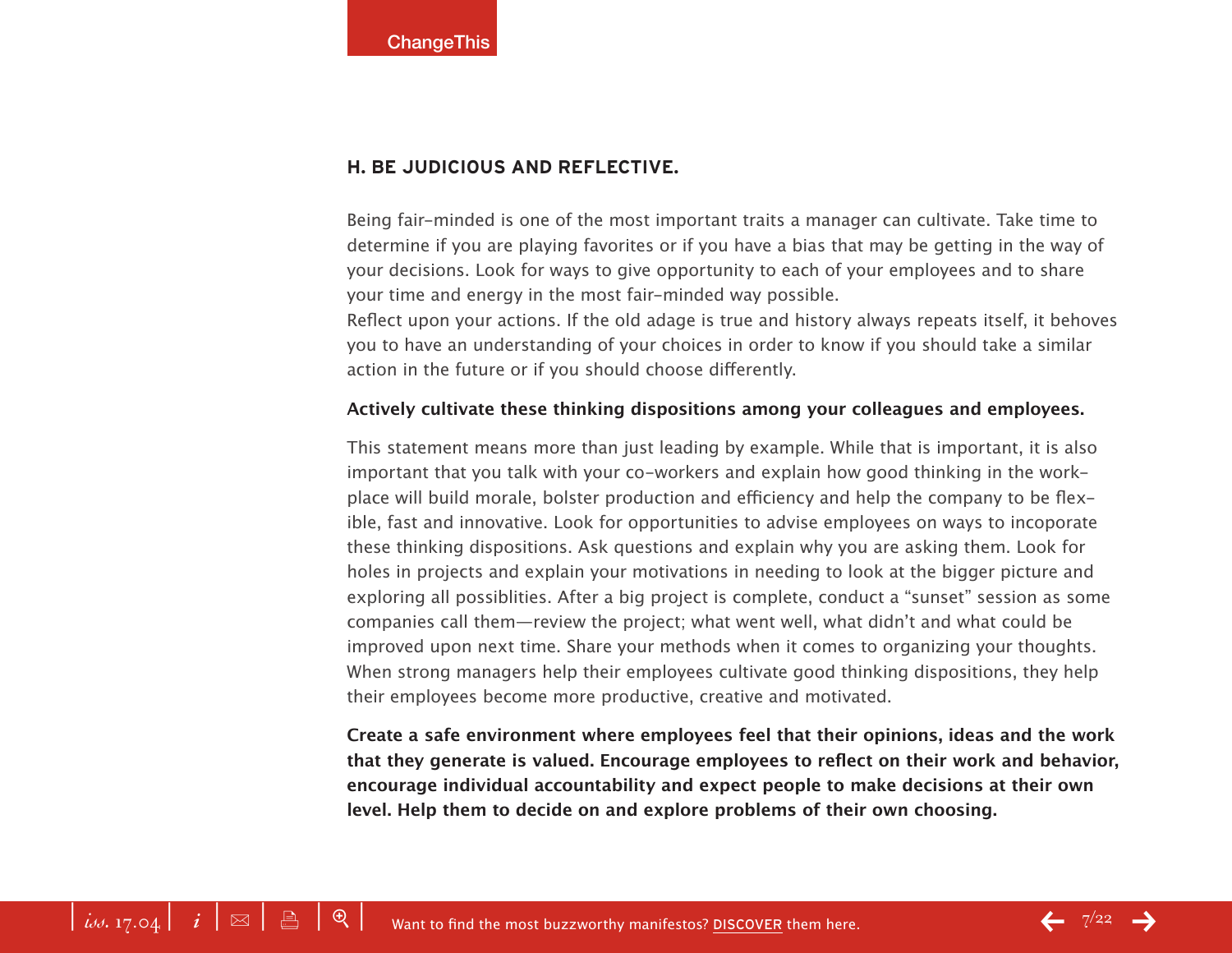Asking questions can be threatening. Nearly everyone can remember a time when a tough boss began asking questions to which they did not have the answers—or when the questions were asked in such a way as to threaten, prove the person wrong or assert control. Think about the manner in which you are asking for information. Forcing employees into submission isn't a result of good thinking but rather a result of fear and anxiety on the part of the manager. Instead, learn how to be a mentor, or at least a manager that commands respect for good reasons such as for wanting to understand, help and encourage. Let your co-workers and employees give their opinions without interrupting and then state your intentions clearly before you travel down a line of questioning. Ask questions that foster collaborative thinking. For example: "The Microsoft project didn't work out the way we expected. What do you think went wrong? The deadline slipped and no one was notified. Is there a way that we can prevent this from happening in the future?" Asking questions in a calm, patient manner and encouraging dialogue helps to not only foster communication but it can also draw out new problem-solving possibilities while, simultaneously, enabling the speaker to feel valued and motivated to do better, even when potentially under fire.

Keep an open-door policy. Invite your colleagues and co-workers to share their thoughts and ideas. Remember, there are no dumb questions or stupid ideas. By cultivating the above thinking dispositions, sometimes the blandest suggestion can turn into the most brilliant idea. Asking questions is the way that we learn and part of being a good manager is being a good teacher whom is able to ask the right questions while inviting questions from others. If you don't know the answer, take the time to find out and report back.

Be interested and help your employees to be interested. Discover what makes them tick and help them find ways to engage their passions. For example, if you find that writing is something that one of your engineers really enjoys, find ways for them to write byline articles on their area of expertise for the PR group to leverage. If you learn that one of your team members is interested in becoming a project manager but is lacking some of the skills, help them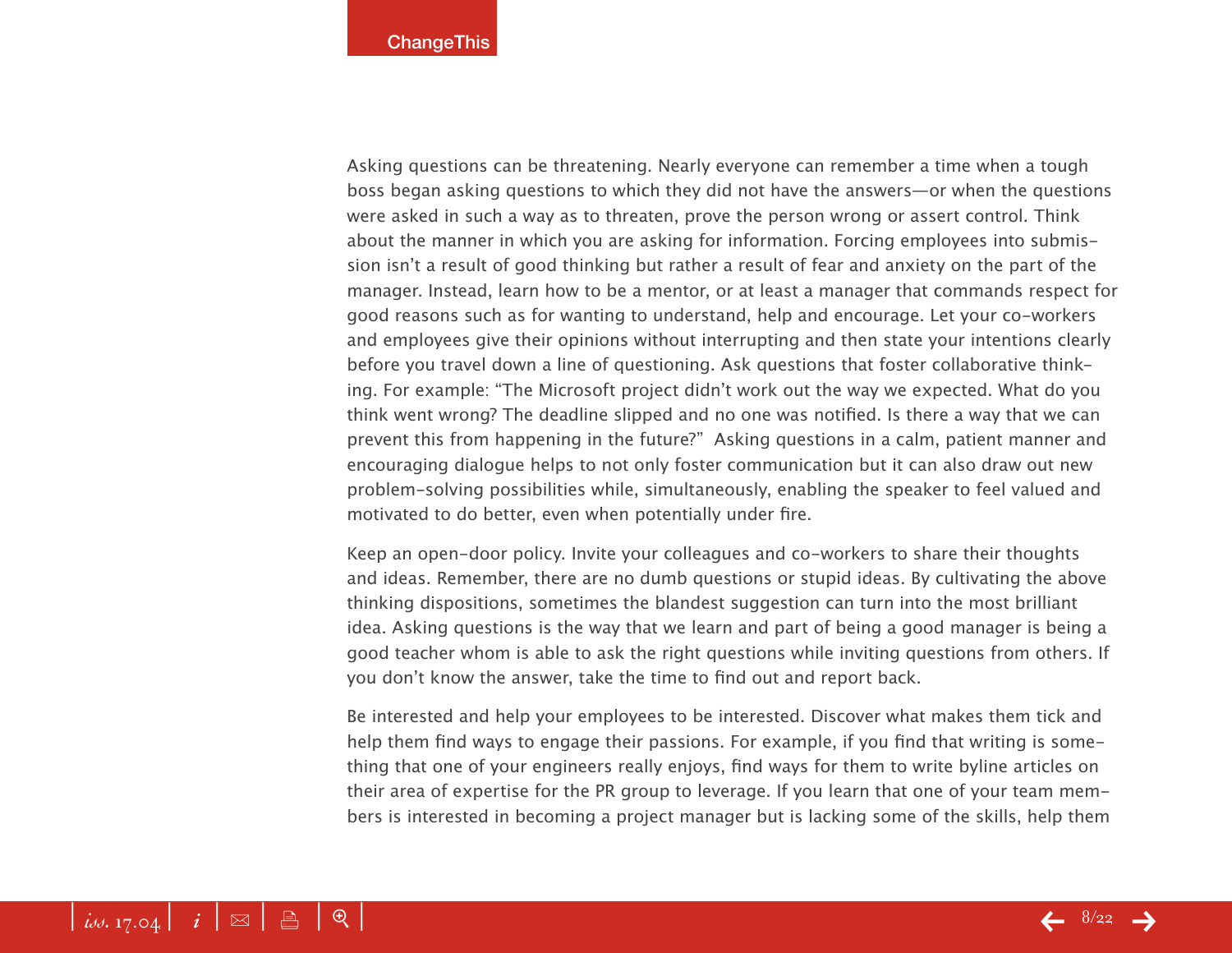embark upon a path that will help them better their skills. Help your employees set their own deadlines and stick to them. Encourage them to engage in organizing their own thoughts and actions. In short, go back to #2, wash, rinse and repeat.

#### **Consistently engage in metacognition—thinking about your thinking and related actions.**

This sounds so simple but it is surprising how many people don't practice metacognition. It's one of the most important skills any person can have and is essential for good managers. Thinking about your own thinking helps you to understand your motivations, biases, mistakes, desires and can help you be strategic about moving forward in all parts of your life, personal and professional. To do this:

- $\overline{A}$  Reflect upon your actions, thoughts and plans, both task-oriented and strategic.
- $\circledR$  Practice constant evaluation of projects and goals.
- $\overline{C}$  Be ready to change based upon new input and reflection from colleagues and your own employees.
- $\overline{0}$  Learn from your mistakes and your triumphs.
- $\overline{E}$ ) Recognize your emotions and their effects on the thoughts and actions—both of yourself and others.

# **Set standards by which to measure results. This helps bring focus, formulate plans and set goals.**

Do you have standards for your work? Do you have a mission and values that can help you to set overarching goals? This is important for your company, team, and professional and personal lives. For years, author Stephen R. Covey has helped readers determine their mission, values and, in turn, their goals. Doing so creates a foundation that helps to give plans legs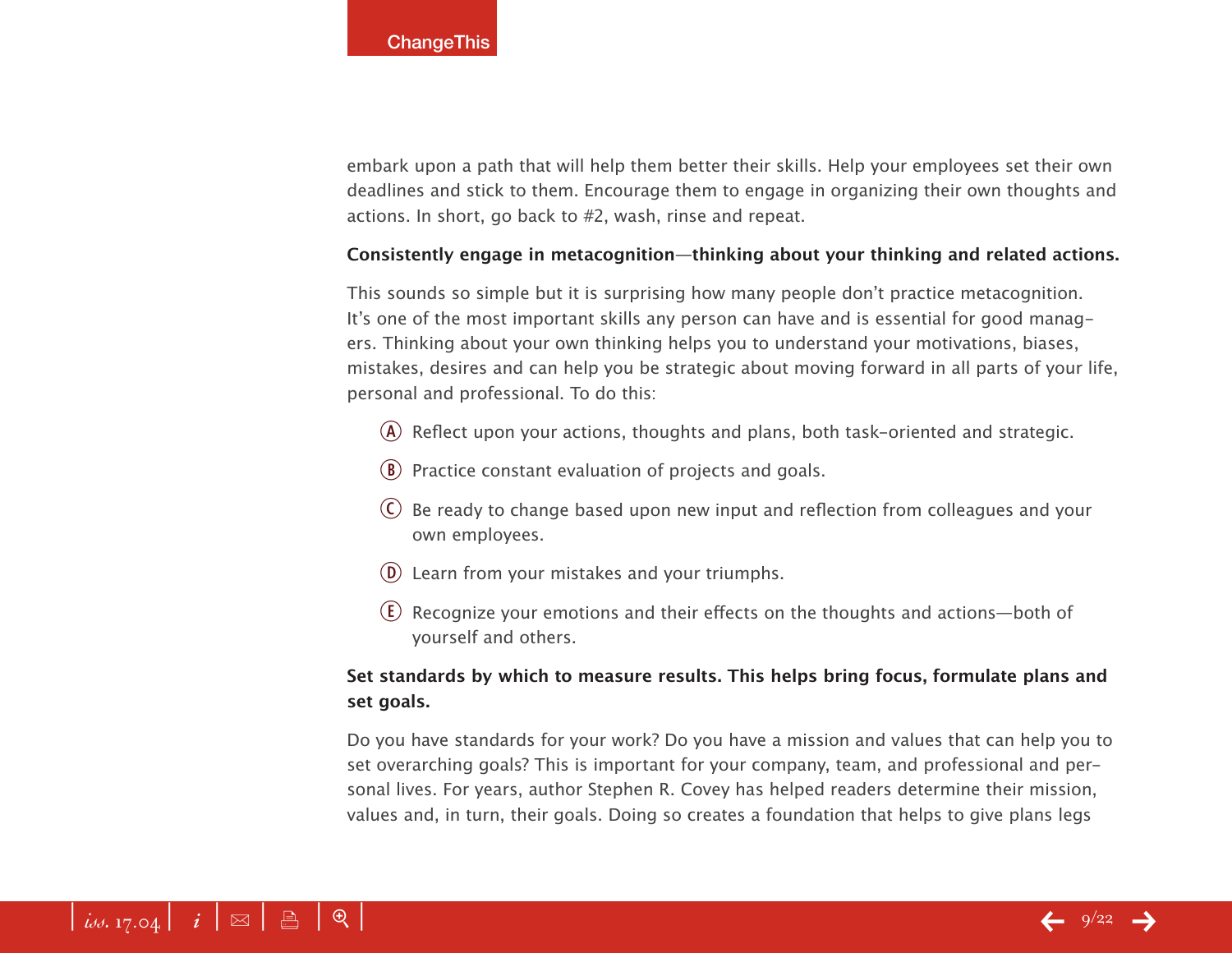upon which to stand. The Franklin Covey site has an excellent mission statement formulator ([http://www.franklincovey.com/missionbuilder/index.htm](http://www.franklincovey.com/missionbuilder/index.html)l) designed to "add focus, direction, and a sense of purpose to your daily decisions." Defining a mission for yourself, your department, team, and/or project helps define the common goal, the direction in which you are headed, and the purpose of the goal. Values help to determine how you accomplish that work.

# **Always look for opportunities of transfer—the ability to take existing knowledge and strategies and apply them from one context to another. Identify connections and reusable components.**

Sometimes the best ideas aren't new ones but ones that have been reshaped or built upon. Writers do this all the time, taking the framework and then changing it all around. For example, when writing press releases, collateral or other documents, search for other companies that might have similar types of information—regardless of the industry—take the framework and rewrite (this is not advocating plagiarism but rather taking components and shaping them to be your own). Talk to colleagues in other departments or companies and find out what they have done to solve an innovative problem—be it a messy filing system, a coding problem or a morale issue. Read up on ways that managers of other companies have solved problems, again, regardless of the industry.

## **Actively seek interaction with other departments and members of your organization in order to gain new insights, ideas and critical feedback.**

In addition to discovering new means of transfer, talk to your colleagues about what they think is and is not working. Find out what their ideas are and look for ways to help promote their good thinking. If you can, be direct and ask for even more critical feedback—on how you can do your own work better. If you don't ask, you may never know or understand if there are problems in your department, employees or projects—until it's too late.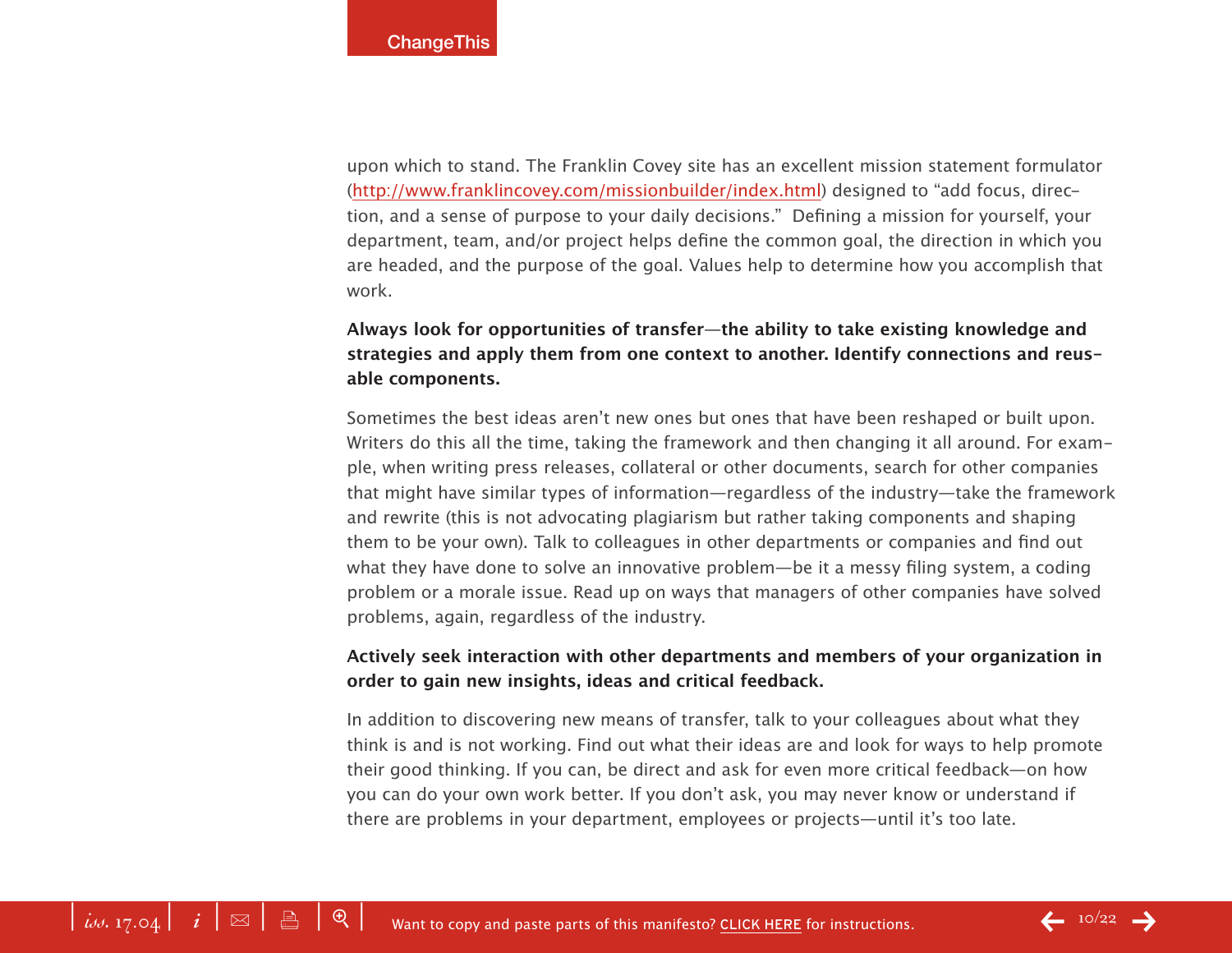**Encourage both positive and negative feedback from colleagues and employees on your plans and actions. Seek to understand and incorporate their point of view. They have personal, practical knowledge that may prove invaluable.** 

How many meetings have you been in that have turned into a whine and complain session? When everyone is ranting and raving about what is wrong it is sometimes difficult to come up with ideas to turn it all around. On the flip side, what about projects where you don't hear about the negative until the company is so deep in that it is difficult to change gears or to pull out of the situation (Boston's Big Dig fiasco and leaking tunnels comes to mind)? At all stages, good thinking managers should work to discover both the pluses and minuses of a given situation. Only when everything is on the table can a sound logical decision be made. Good thinking managers shouldn't be worrying about pandering to the higher ups more than they listen to the people in the trenches. Pay attention to what your employees think about your work and the work of the team. Find out what is good and bad and then look for a plan of action.

#### **Understanding is often acquired through practice. Sometimes lots of practice.**

# **Encourage collaborative thinking and multiple sources of input for yourself and your employees. Engage in brainstorming activities, team projects and involve yourself in committees.**

Scientist and Nobel Peace Prize winner Linus Pauling once said, "The best way to get a good idea is to get a lot of ideas." He was right. And the best way to come up with multiple ideas is to work with your colleagues in a group setting. There is research to back up the fact that the active exchange of ideas within small groups not only increases interest among the participants but also promotes critical thinking.*[b](#page-18-0)* So by engaging in brainstorming activities, you are generating a multitude of ideas that may lead to innovative results and helping to build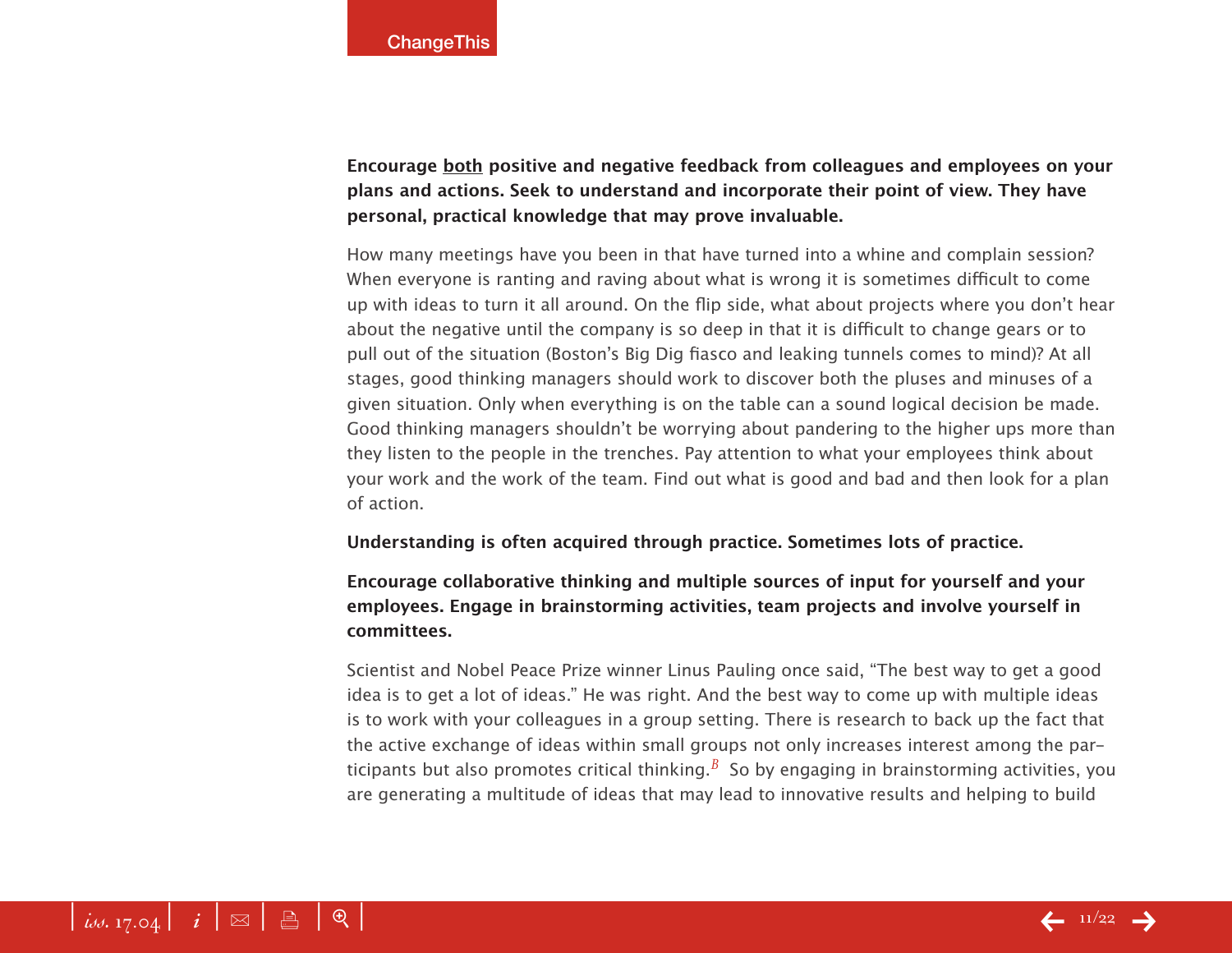team spirit and foster morale. One of the best books on working collaboratively is by James Higgins—*101 Creative Problem Solving Techniques, The New Handbook for Business***.**

# **Provide opportunities for your employees to contribute and have influence in new projects and in other areas of the organization.**

Too many managers tend to keep their employees close to the vest, which limits their growth potential and the potential of the team as a whole. Instead, encourage ways to crosstrain your employees. Help them to meet others in the organization and encourage them to give input in projects where their skills will be valued. This builds morale and also encourages new ways of idea transfer and collaborative thinking. Plus, if your excellent employees are seen in a positive light in the organization, it shines directly back on you as their manager.

**Emphasize facilitative questioning for yourself and your employees. Take a step back from your own agenda. Listen carefully and work to genuinely understand what the other person is experiencing. This will help you look closer at beliefs, values and assumptions that may underlie and drive behavior. Paraphrase and reflect ideas back for the best understanding.**

Listening is a skill that too few people work to cultivate. When you don't really "hear" someone, your actions quickly betray you. Your employees lose confidence in their position on the team or worse, your superiors may find your results short-sighted and your team mismanaged. It behoves you to pay attention, ask questions to insure that you have adequately understood and make an honest effort to try and see things as though you were standing in another's shoes.

The International Listening Association [\(www.listen.org\)](http://www.listen.org) points out the following common listening problems that good thinking managers would do their best to avoid:

Effective listeners do their best to avoid these habits*c*: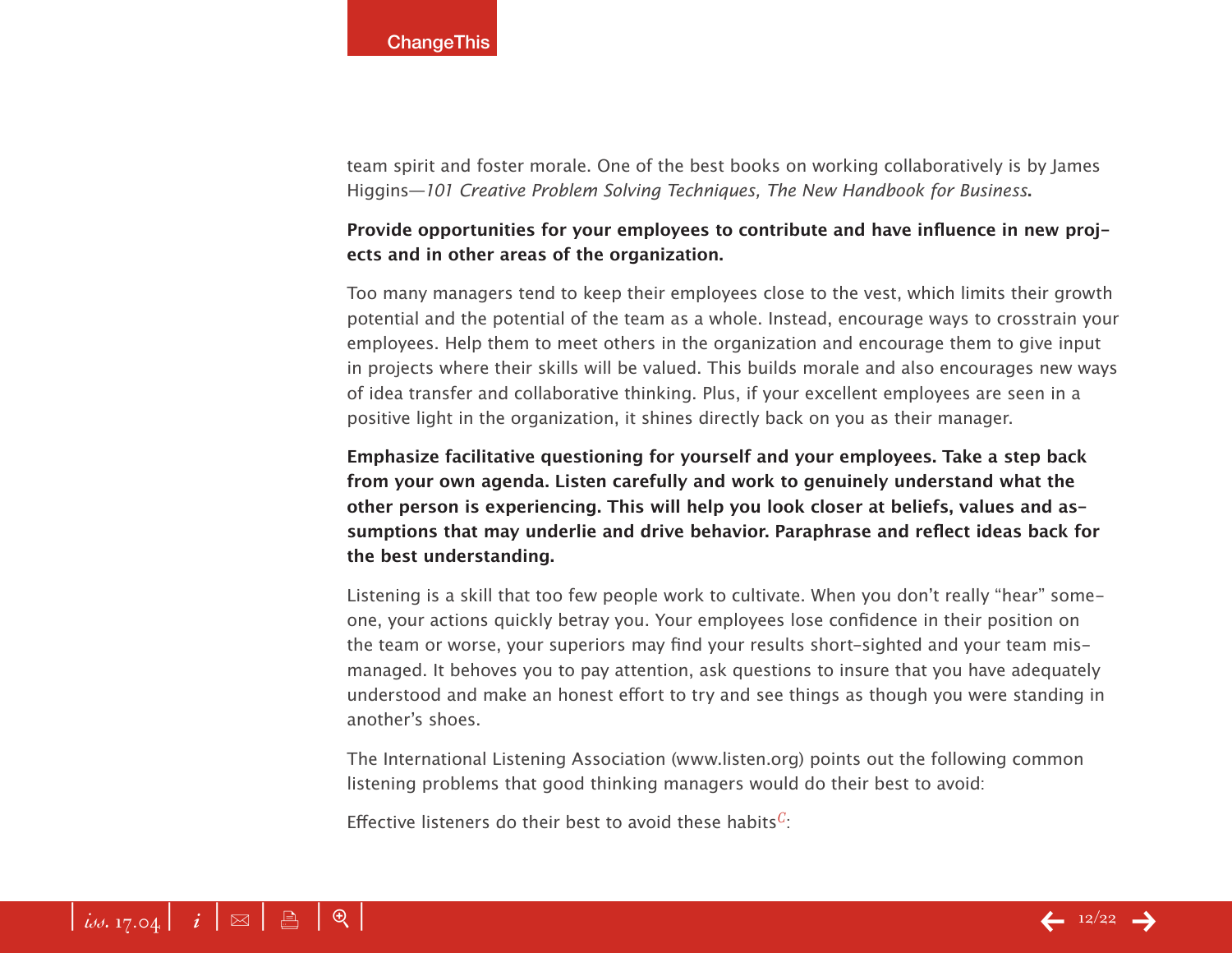#### **ChangeThis**

- $\overline{A}$  Calling the subject uninteresting
- $\left(\mathbf{B}\right)$  Criticizing the speaker &/or delivery
- C Getting over-stimulated
- (D) Listening only for facts (bottom line)
- $E$ ) Not taking notes or outlining everything
- $(F)$  Faking attention
- G. Tolerating or creating distractions
- h.Tuning out difficult material
- $\Omega$  Letting emotional words block the message
- j.Wasting the time difference between speed of speech and speed of thought
- Do you ever find yourself falling into any of these habits? *[d](#page-18-0)*
	- $\overline{A}$  Interrupting the speaker.
	- $\left(\mathbf{B}\right)$  Not looking at the speaker.
	- $\overline{C}$  Rushing the speaker and making him feel that he's wasting the listener's time.
	- $\overline{0}$  Showing interest in something other than the conversation.
	- $\left( \mathbf{E} \right)$  Getting ahead of the speaker and finishing her thoughts.
	- $F$  Not responding to the speaker's requests.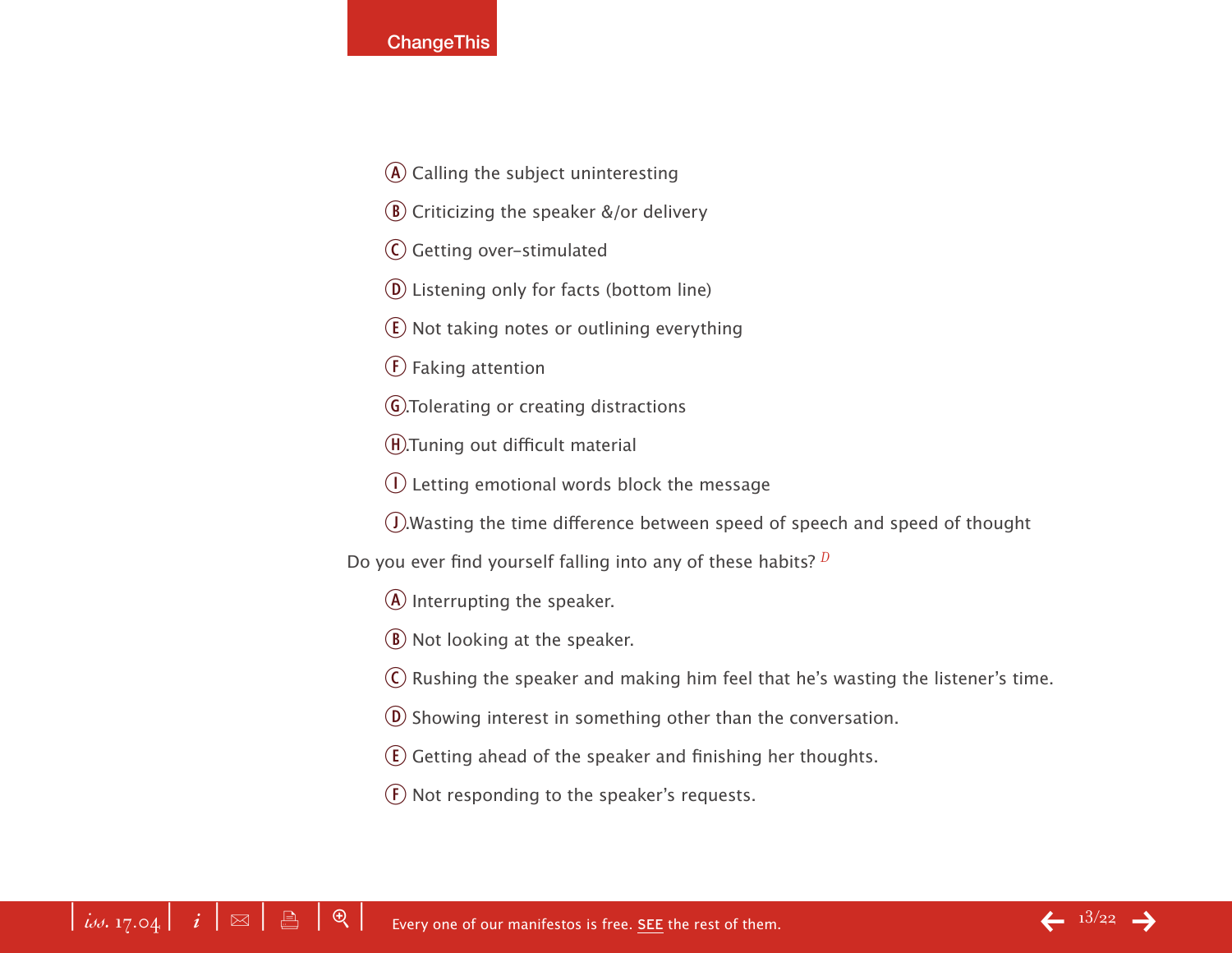- $\overline{G}$  Saying, "Yes, but ..." as if the listener has made up his mind.
- $(h)$  Topping the speaker's story with "That reminds me ..." or "That's nothing, let me tell you about … "
- $\Omega$  Forgetting what was talked about previously.
- $j$  Asking too many questions about details.

If so, make a conscious effort to begin turning these bad habits around.

**Understand that there are a variety of thinking styles and multiple intelligences and that each individual you come in contact with may have strengths and weaknesses in different areas. Understanding the variants will help with metacognition while fostering better relationships with colleagues and employees.** 

Not everyone thinks, acts or produces results in the same way. As a manager you will work with many different types of people, most of whom won't be anything like you. This is an important thing for good thinking managers to realize and learn more about—if you assume that people should think and act like you do, you'll end up handling critical projects and situations poorly because you weren't able to read and interact with people on the apporpriate levels.

Some of the most popular theories about thinking styles are that of Robert Sternberg, Howard Gardner and Daniel Goleman. Each of these researchers has identified different ways that people think and behave. Understanding these differences and learning how your colleagues and employees fit into these categories will help you make better decisions, build morale and be more flexible and efficient on your projects.

Robert Sternberg identified three types of [Successful Intelligence](http://www.yale.edu/rjsternberg/)<sup>E</sup>. Th[e](#page-18-0) theory is that the interactive nature of these intelligences is necessary for problem solving, decision making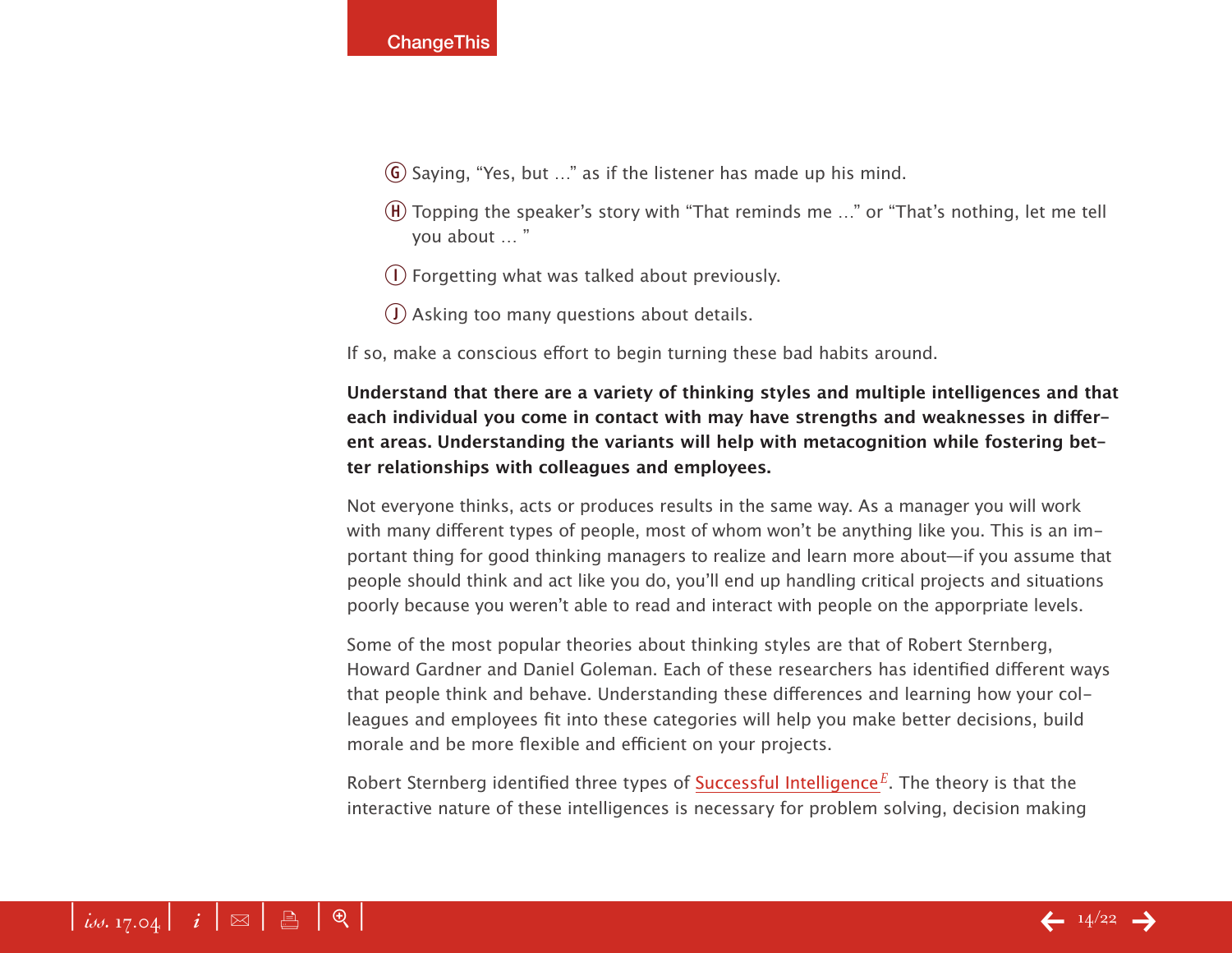and creative ideation. Each person has some level of these three intelligences but, typically, people tend lean more towards one.

- $\overline{A}$  Analytical (compare, analyze, judge, evaluate)
- $\circledR$  Creative (invent, imagine, suppose, design)
- $\overline{c}$  Practical (practice, implement, show and use)

This would explain why some people tend to excel more in particular areas than in others. Fiction writers, for example, may not be great with their hands or might have a terrible time analyzing numbers.

Howard Gardner theorizes that there are different [Multiple Intelligences](http://www.newhorizons.org/future/Creating_the_Future/crfut_gardner.html)*[f](#page-18-0)* that different people exhibit. An individual may be adept in several areas but it is rare for anyone to exhibit high intelligence across the board.

- $\overline{A}$  Linguistic intelligence (as in a poet)
- $\hat{B}$ ) Logical-mathematical intelligence (as in a scientist);
- $\overline{C}$  Musical intelligence (as in a composer);
- $\overline{D}$  Spatial intelligence (as in a sculptor or airplane pilot);
- $\overline{E}$ ) Bodily kinesthetic intelligence (as in an athlete or dancer);
- $(F)$  Interpersonal intelligence (as in a salesman or teacher);
- $\overline{G}$  Intrapersonal intelligence (exhibited by individuals with accurate views of themselves)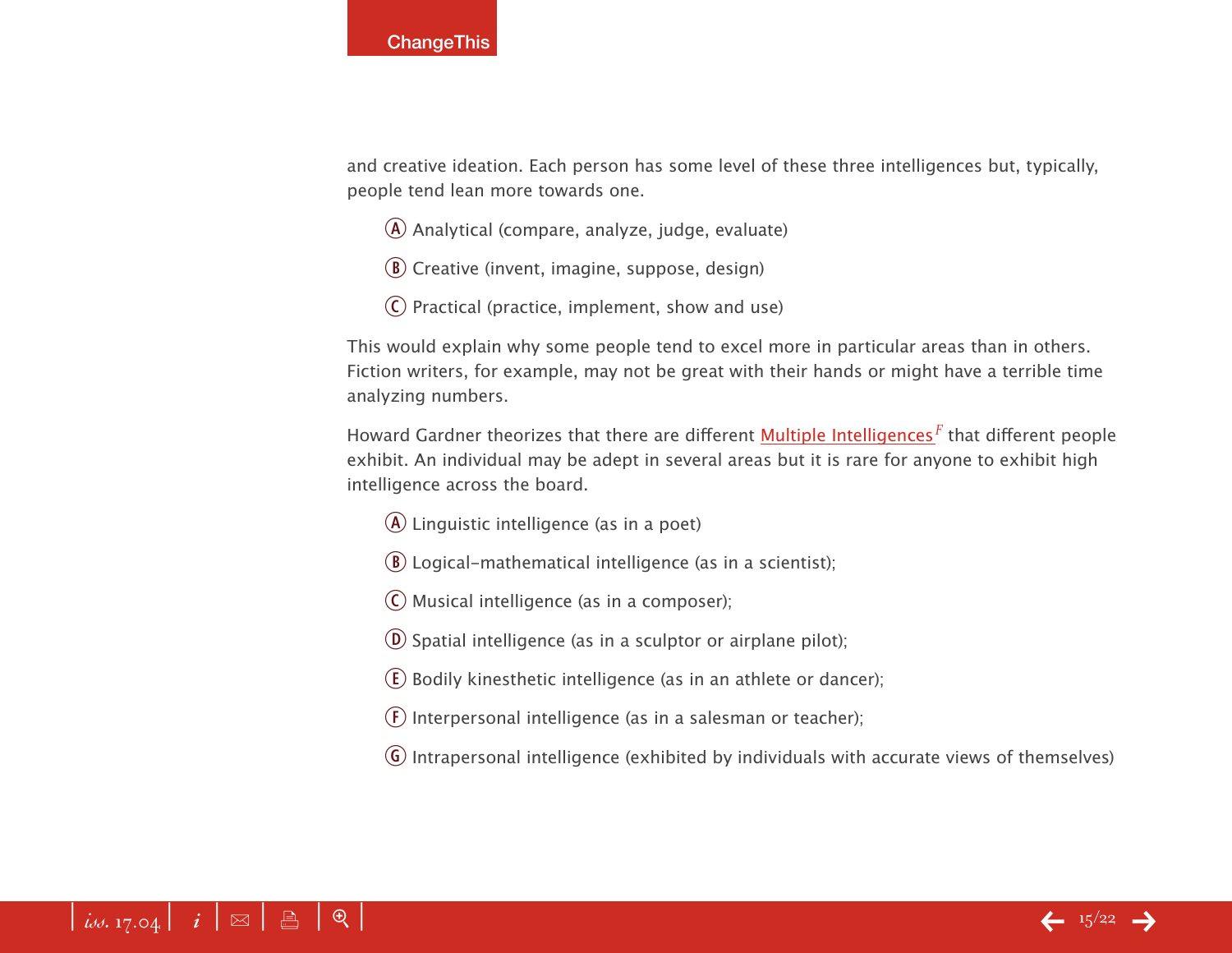Some have even proposed another level of intelligence—that of cooking/food. Those of us who know someone with a particular natural talent and understanding of food and wine can understand how this intelligence may, in fact, exist.

An understanding of multiple intelligences is critical for good thinking managers. Knowing that someone has a strong linguistic intelligence may explain why they aren't entirely happy in finance; perhaps they would be more efficient in a role where they are writing reports or using their skills more appropriately. Someone who is weak in intrapersonal intelligence may have no clue that people see them as rude, arrogant or incompetent. They don't know how to adjust because they just aren't that self-aware. Knowing that people think differently and behave in certain ways as a result of their primary areas of intelligence gives good thinking managers a leg up on understanding and running their teams.

Daniel Goleman is well known for his books on emotional intelligence. In his best seller, Emotional Intelli[g](#page-18-0)ence, he identifies **Five Emotional Competencies**:<sup>*C*</sup>

- $q$ ) To identify and name one's emotional states and to understand the link between emotions, thought and action
- $(2)$  To manage one's emotional states to control emotions or to shift undesirable emotional states to more adequate ones
- $\overline{3}$ ) To enter into emotional states associated with a drive to achieve and be successful
- $\overline{4}$ ) To read, be sensitive to and influence other people's emotions
- $\sigma$  To enter and sustain satisfactory interpersonal relationships

Good thinking managers will work toward mastering all five of those competencies and will actively take a role in helping their employees improve as well. Understanding that an employee, manager or colleague may not have strong emotional intelligence can help you

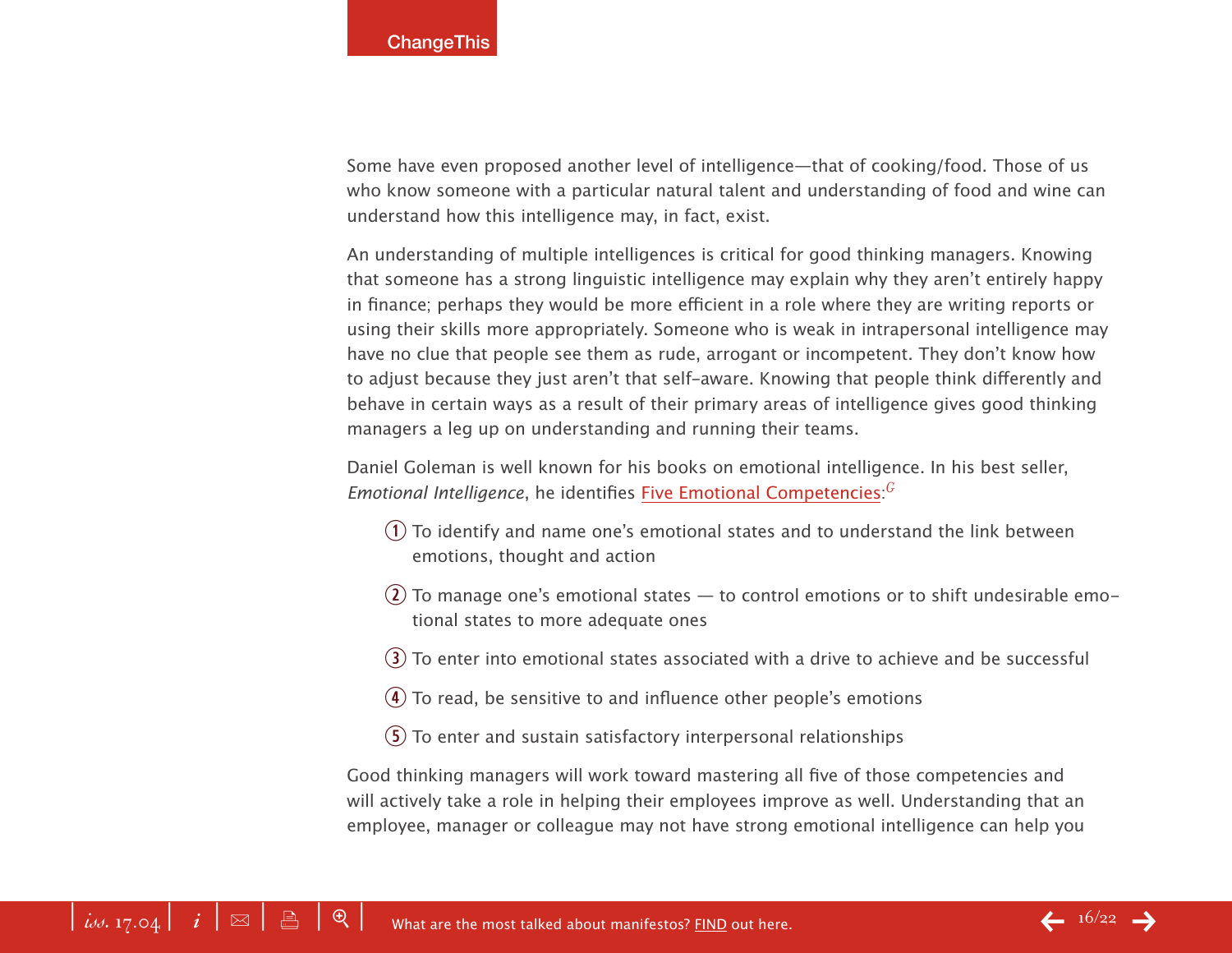reassess your actions when dealing with that person. Some people never make it past #2—I'm sure we can all think of one or two people who have no clue how to handle and understand their emotions. What can you do as a manager to help your employees move past that stage and toward better thinking and higher productivity?

#### **Be aware that cultural differences can affect how people think critically and solve problems.**

Cultural differences can be a big challenge for someone who has not been exposed to a wide variety of people with different preferences, religions, habits, skin color, language, etc. Even the smallest thing can be misinterpreted—the idea of personal space, for example. Some cultures don't understand that in America you need to leave several inches of space between you and the person to whom you are speaking. Americans may find it offensive or misunderstand when someone is standing nearly on top of them in a conversation. This type of misunderstanding could leave the manager angry/uncomfortable at the employee or vice versa. Take time to ask questions (be thoughtful and non-judgmental when you ask—explain that you want to understand where they are coming from). Read up on the various differences in cultures. An excellent book on understanding cultural differences in business is *Kiss, Bow or Shake Hands: How to Do Business In Sixty Countries* by Terry Morrison, Wayne Conaway and George Borden. The book explains various behavior styles, reasons for dressing in a certain way, protocol in meetings, etc. Even if you don't travel, the book is a great way to understand certain customs and habits of various cultures that you will certainly encounter in any line of business or in life in general.

## **Cultivate a positive and determined attitude toward your life and work. Demonstrate persistence in the face of failure and confidence despite uncertainty.**

The most successful people in any organization display a positive attitude toward the people they meet and the situations in which they work. They don't complain unless they have a solution. They don't gossip, put people down and they don't naysay projects, mergers, the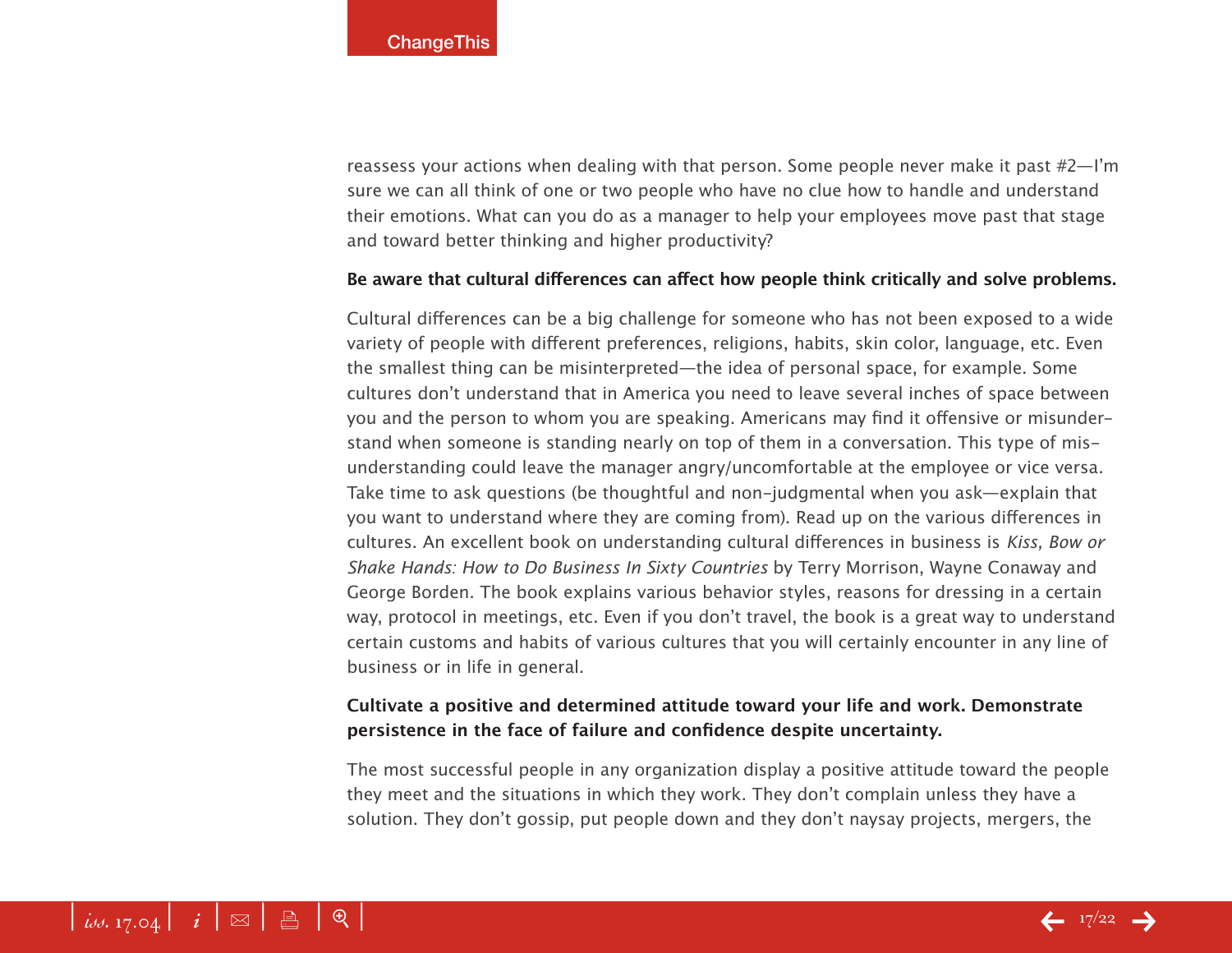company, etc. Negativity begets negativity and you will push people away if you have a downer way of looking at life. Look at problems as challenges. Decide to face them head on and look for creative angles to overcome setbacks. Taking a positive tact toward your work will not only raise opinions of you in the eyes of others but it will help you be more creative and affirmative in your everyday actions.

## **And finally—Outlaw the idea of "I can't."**

Because good thinking managers realize that there is always a way to solve any and every problem.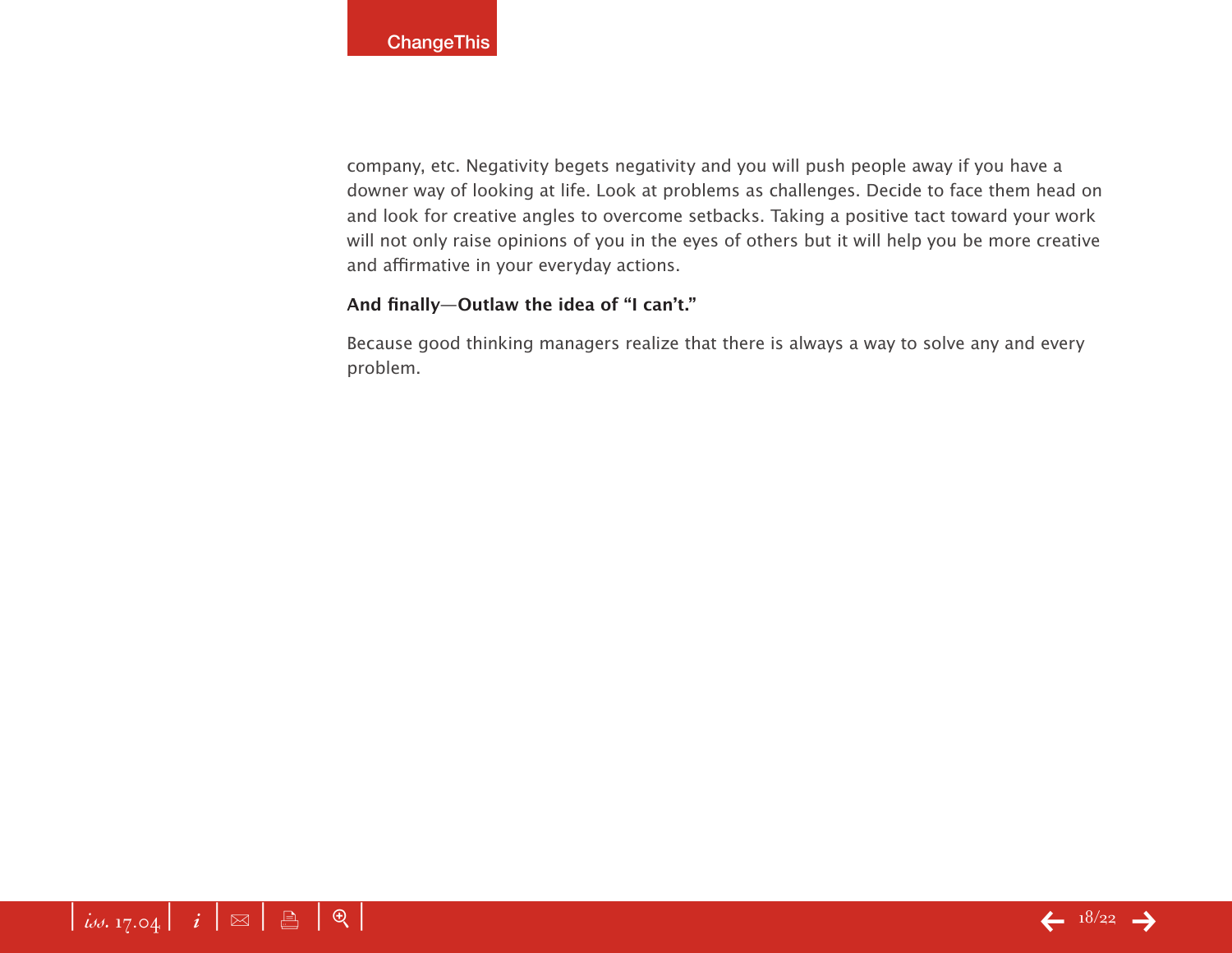# <span id="page-18-0"></span>**Endnotes**

- a Tishman, S., Perkins, David N., and Jay, E. (1995) *The Thinking Classroom: Learning and Teaching in a Culture of Thinking*. Boston: Allyn and Bacon.
- b Johnson, R. T., & Johnson, D. W. (1986). *Action research: Cooperative learning in the science classroom*. Science and Children, 24, 31-32.
- c Nichols, R. G. and L. A. Stevens (1957). *Are you listening?* New York, McGraw-Hill.
- d Barker, L. & Watson, K. (200) *Listen Up*, New York: St. Martin's Press.
- e Fogarty, R. (2001). *Our Changing Perspective of Intelligence: Master Architects of the Intellect*. In Arthur L. Costa (Ed.), *Developing Minds: A Resource Book for Teaching Thinking*, 3rd edition (pp.44-46). Alexandria, VA: ASCD.
- f Gardner, H. *Intelligence in Seven Steps*.(1991) In D. Dickinson (Ed.), *Creating the Future* (pp.68- 75). Seattle, WA: New Horizons In Learning.
- g Goleman, Daniel. (1995) *Emotional Intelligence*. New York: Bantam Books.

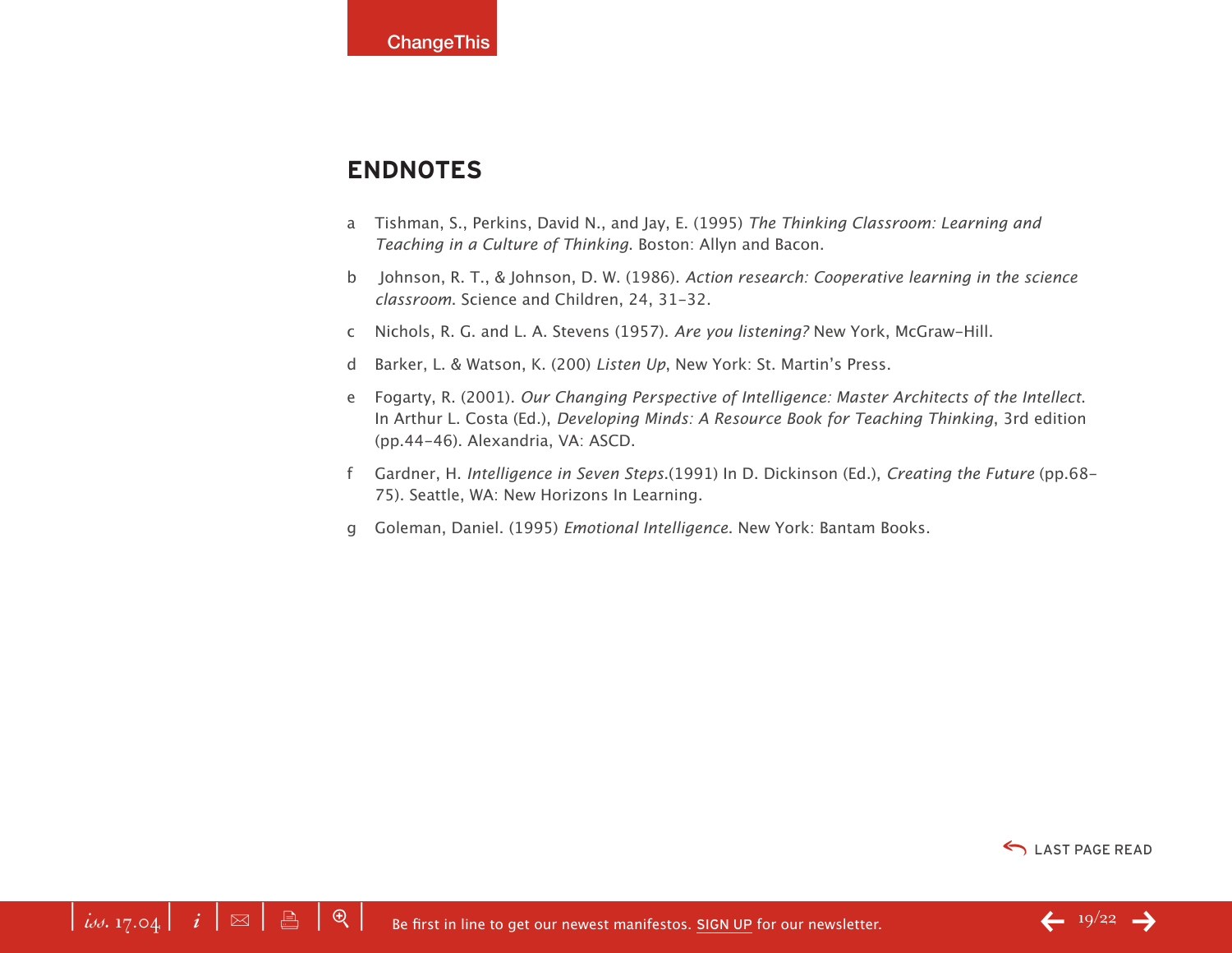# info

#### **About the Author**

Crystal King is the Senior Product Marketing Manager at [AvantGo,](http://www.avantgo.com/frontdoor/index.html) a service of iAnywhere Solutions, a Sybase company. Crystal oversees marketing, branding and communications for the AvantGo mobile Internet service in addition to managing public relations for all of iAnywhere. She has worked in hightech marketing for over twelve years at companies such as Nexaweb, First Data, Bowne, GE Capital and a handful of dot.com startups. As a writer, Crystal has authored a variety of articles on mobile marketing, has been nominated for the Pushcart Prize for her poetry and is founder and co-editor of the literary journal, *Plum Ruby Review* ([www.plumrubyreview.com](http://www.plumrubyreview.com)). She holds an M.A. in Critical and Creative Thinking from the University of Massachusetts, Boston.

#### **download this**

This manifesto is available from <http://changethis.com/17.CriticalThinking>

#### **SEND THIS**

Click here to pass along a copy of this manifesto to others. <http://changethis.com/17.CriticalThinking/email>

#### **Subscribe**

Learn about our latest manifestos as soon as they are available. Sign up for our free newsletter and be notified by email.<http://changethis.com/subscribe>





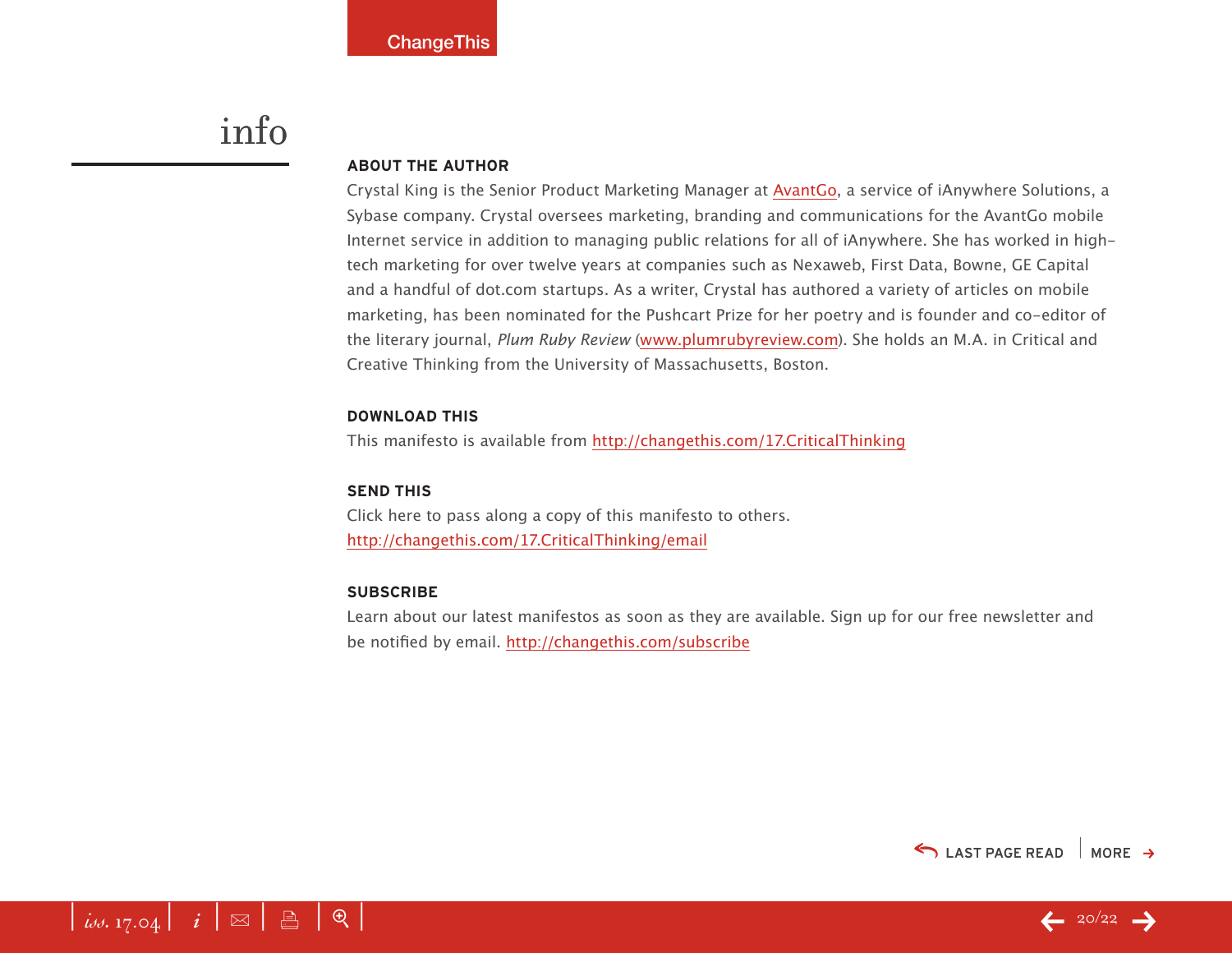# <span id="page-20-0"></span>info

#### **WHAT YOU CAN DO**

You are given the unlimited right to print this manifesto and to distribute it electronically (via email, your website, or any other means). You can print out pages and put them in your favorite coffee shop's windows or your doctor's waiting room. You can transcribe the author's words onto the sidewalk, or you can hand out copies to everyone you meet. You may not alter this manifesto in any way, though, and you may not charge for it.

#### **Navigation & User Tips**

Move around this manifesto by using your keyboard arrow keys or click on the right arrow ( $\rightarrow$ ) for the next page and the left arrow (  $\leftarrow$  ). To send this by email, just click on  $\boxed{\boxtimes}$  .

#### **Having problems saving to disk?**

First, make sure you have the latest version of Acrobat Reader 6 which you can download from <http://www.adobe.com/products/acrobat/readstep2.html>. If problems persist, it may be due to your Acrobat Reader settings. To correct the problem (for Windows), a reader, J. Hansen, suggests going to your Acrobat Reader Preferences > Options > Web browser Options. Check the "Display PDF in Browser" option. Then click on Save to Disk  $\boxed{\boxtimes}$ .

| <b>KEYBOARD SHORTCUTS</b>      | <b>PC</b>     | <b>MAC</b>                         |
|--------------------------------|---------------|------------------------------------|
| Zoom in (Larger view)          | $[CIL]$ $[+]$ | $[$ $\mathcal{H}$ $]$ $[$ $+$ $]$  |
| Zoom out                       | $[CHL]$ $[-]$ | $[ \; \mathcal{H} \; ] \; [- \; ]$ |
| Full screen/Normal screen view | [CIL] [L]     | $[\mathcal{H}]$ $[L]$              |